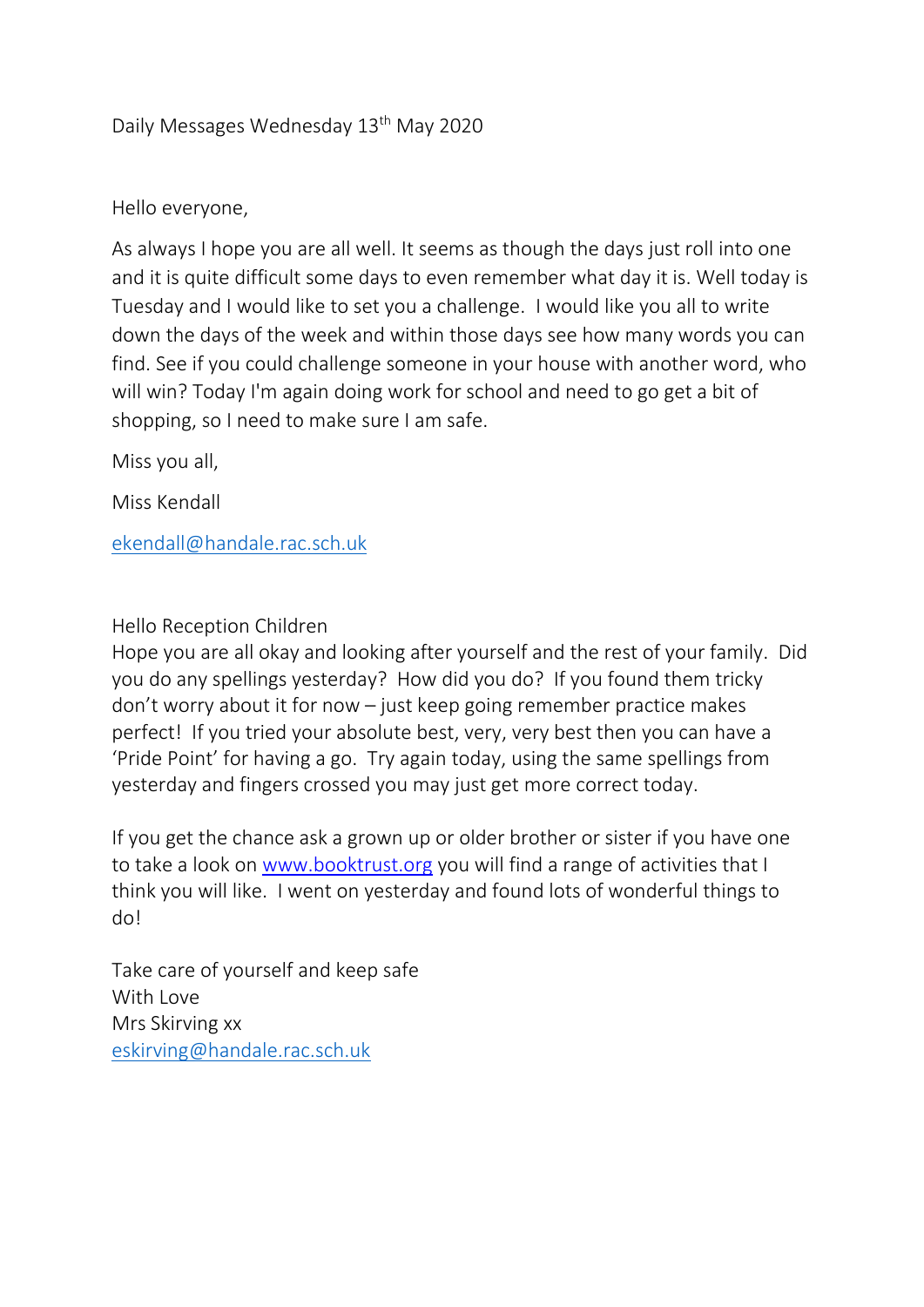Hi Year 3

How are you all today? I would love to hear from you.

Today, I have been working on the geography curriculum for when we all return to school. Have you been developing your geography skills and knowledge at home? Have you tired any of the activities from your topic home learning packs about the Antarctic? Can you look at a world map and name and locate the continents and seas? How about looking out for human and physical features while you are out exercising?

Let me know how you get on. Mrs Porter x [Rporter@handale.rac.sch.uk](mailto:Rporter@handale.rac.sch.uk)

Hello Nursery Children,

Well what good fun we have had today! We made some musical instruments using a pan and a wooden spoon and an empty bottle with rice in. We thought our musical instruments made a lovely sound (perhaps Mrs Lister's neighbours did not think so!) Mrs Lister then put on some music so we could play our instruments to the music and also have a little dance. Perhaps you could make some instruments (it's easy to do) and play them along to some music. You could get all of your family involved and have a little band!

### Love from

Morning Floppy and Afternoon Floppy xx



[clister@handale.rac.sch.uk](mailto:clister@handale.rac.sch.uk)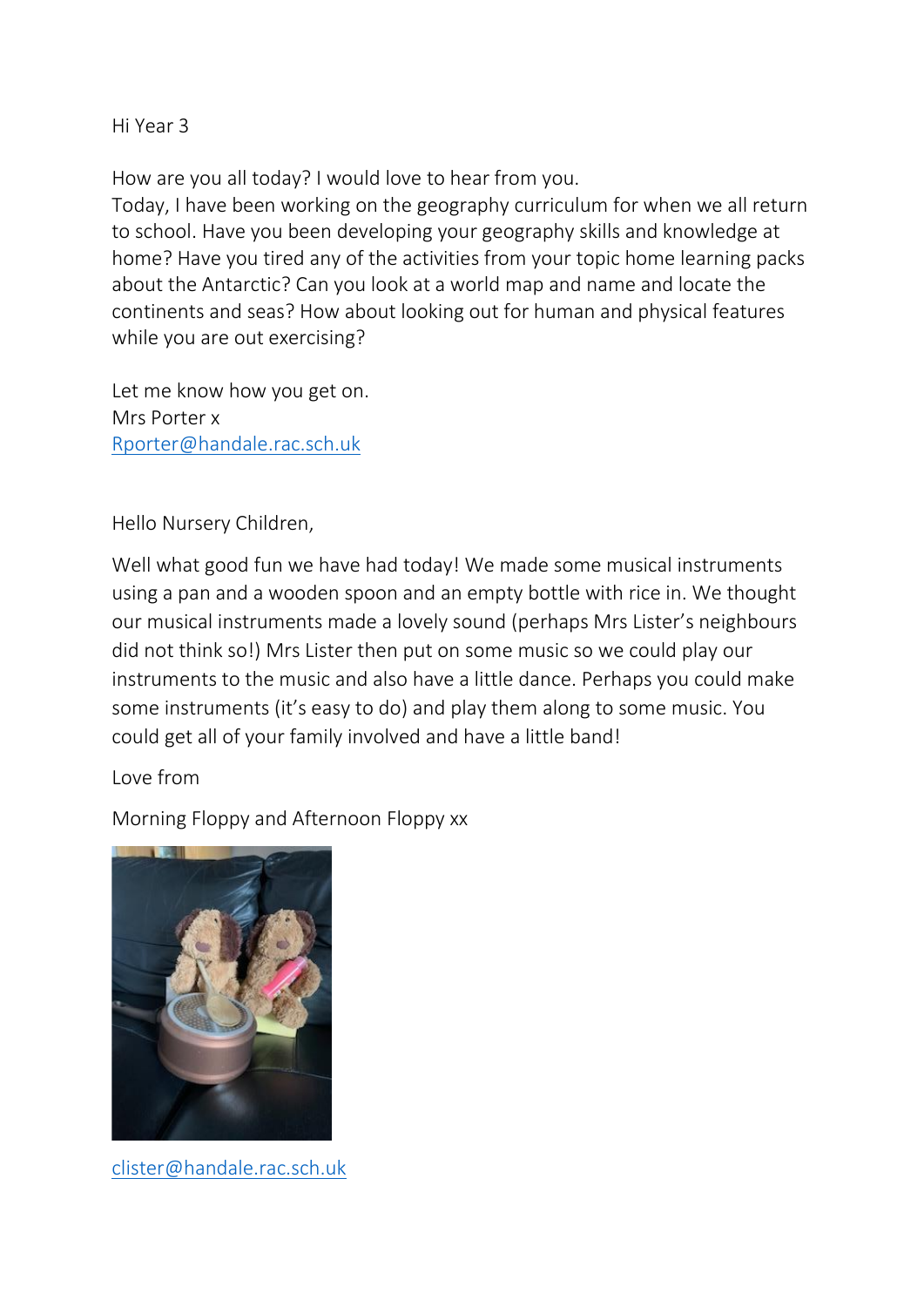Hi Year 1 and Year 2,

How did you get on with your challenge yesterday? I can't wait to see how you have all done. You will have to wait to see mine tomorrow, I haven't quite finished it yet. I have been at home working today which has been a little bit different – I don't think I got out of my pyjamas until 1pm. I have also managed to have a good clean and catch up with some news and TV. I hope you are all doing ok and trying to keep motivated. Remember completing a little bit of work every day is very important and will help you for when you return to school.

If you need some different activities or ideas, please tell your parents to email me and I will give you some more ideas.

Have a look at a couple of these websites below, there are lots of books which you can download to read. The oxford owl site has the reading books we have in school so I know you will enjoy them.

<https://home.oxfordowl.co.uk/books/free-ebooks>

<https://www.booktrust.org/>

<https://www.livebinders.com/play/play?id=843514>

[https://www.audible.co.uk/cat/Children-](https://www.audible.co.uk/cat/Children-Audiobooks/535836031?source_code=M2M30DFT1BkSH090814001O&msclkid=09e1535c751416ac87410de7b82e826a)[Audiobooks/535836031?source\\_code=M2M30DFT1BkSH090814001O&msclkid](https://www.audible.co.uk/cat/Children-Audiobooks/535836031?source_code=M2M30DFT1BkSH090814001O&msclkid=09e1535c751416ac87410de7b82e826a) [=09e1535c751416ac87410de7b82e826a](https://www.audible.co.uk/cat/Children-Audiobooks/535836031?source_code=M2M30DFT1BkSH090814001O&msclkid=09e1535c751416ac87410de7b82e826a)

Stay safe, miss you all,

Miss Price

[rprice@handale.rac.sch.uk](mailto:rprice@handale.rac.sch.uk)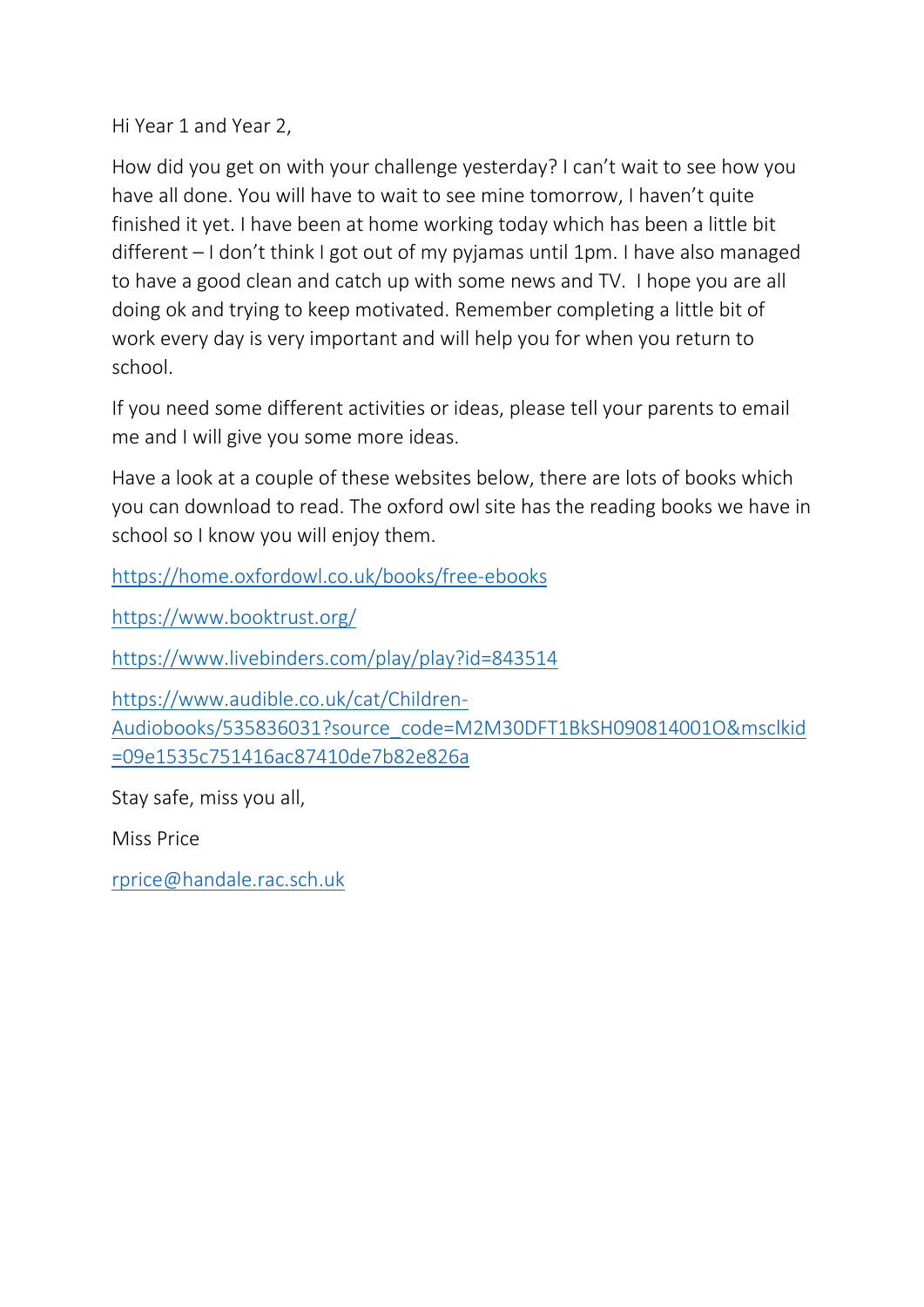## Hello Year 6

How are you all? Well, I hope. Are you bored yet or quite happy? Keep in touch and tell me about what is going on in your lives. I will be in school next Thursday so if anybody wants to drop in any work at school rather than e-mail it, then please do. How have your plans changed now that a little bit of lockdown has been lifted? I will be very happy when it lifts properly. It seems to be the little things that I miss like just going where I want and when I want, seeing wider family, going out to eat, day trips etc. I like being at home but it would be nice to have options. Plus of course I miss being in school with all of you. You can only watch so much Netflix! Has anybody else tried any of the sites I have been sending out? Please tell me if you have and tell me how you feel about them. I enjoy the feedback, positive or negative.

Look forward to hearing from you.

Continue to take good care and stay safe.

Mr Emmerson

[pemmerson@handale.rac.sch.uk](mailto:pemmerson@handale.rac.sch.uk)

Hello Year 5,

I hope this message finds you well.

I had some lovely writing sent to me by Alfie this morning. It was nice to see that he has been working on his handwriting- I hope you have all been doing the same and not letting your standards slip. If you need some extra ideas of tasks you can do to help on keeping improving your handwriting whilst you are away from school, look

here: <https://www.pinterest.co.uk/pin/373658100318609565/>

I said yesterday how I was missing you all so I've come up with a challengebecause I haven't seen you for such a long time now, I'm worried I might have forgotten what you look like, so I'd like you to draw and send me a picture of your face. You can use this resource to help

you: <https://www.twinkl.co.uk/resource/t2-a-004-how-to-draw-a-face>

In the meantime, stay safe.

Mr Bell [lbell@handale.rac.sch.uk](mailto:lbell@handale.rac.sch.u)